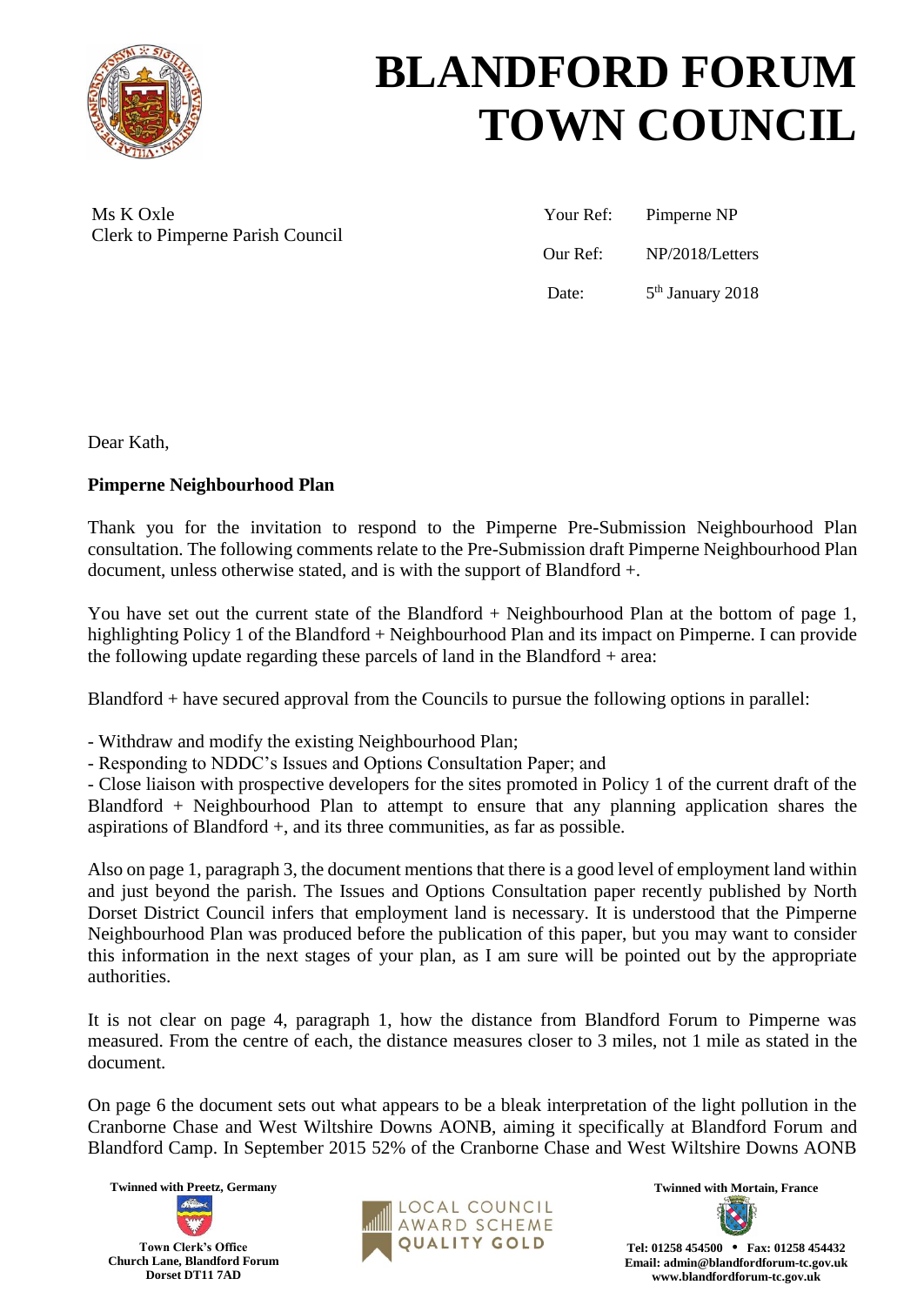was found to fall in the darkest category and 40% in the next darkest category making this AONB the darkest in England. You may have noticed that it is also a Blandford + commitment to ensure strategies are in place to minimise light spill into the AONB from proposed developments, however it would be greatly appreciated if the representations made regarding this subject are accurate and points out that part of Pimperne also contributes to this largest single source of light pollution, see map attached which shows a large proportion of Pimperne included.

The last paragraph on page 6 states that Letton Park lies the other side of the Blandford bypass from the town of Blandford Forum. The area on the other side of the bypass that separates Blandford bypass from Letton Park, are the town's allotments, which Blandford + considers is part of the town of Blandford Forum. The group would be grateful if this could be rectified. Additionally, the bypass built is an incredibly expensive piece of infrastructure, and not utilising sites around this piece of infrastructure is inefficient.

Regarding a separate matter, Blandford Forum has an Allotment Management Committee who runs two allotment sites in the town. Residents who have shown an interest in Pimperne are welcome to contact the Committee to apply for an allotment while Pimperne investigates securing its own allotment site under the current terms and conditions of the Committee. Additionally, Blandford St Mary is also in the process of securing an allotment site.

Policy LC on page 8 refers to the gap between Blandford Forum and the village of Pimperne, and Map 2 indicates that the gap starts from the Pimperne parish boundary for Letton Park but does not include Letton Hill. There are several parts in the document that indicates that Letton Park is part of Pimperne, but separate from the village. It has not been fully justified why the buildings in Letton Park is part of the gap when it has been recognised that the buildings in Letton Hill is not.

As you are aware, the proposed allocation in Policy 1 of the Blandford + Neighbourhood Plan is driven by the need for infrastructure. This infrastructure will benefit the town, and surrounding parishes. To reiterate, the goal to preserve the gap between the town and the village is one which Blandford  $+$ wholeheartedly agrees with and the group has explained before that The Blandford + Neighbourhood Plan makes provision for a scheme up to Pimperne's boundary and for that scheme to deliver the full range of infrastructure necessary to support Blandford Forum, and surrounding parishes, including Pimperne, it may be necessary for a small element of development in Pimperne, as shown on the masterplan in the Blandford + Neighbourhood Plan evidence base. It is considered that that element will be modest, as much of the land will be used for non-developable purposes – green infrastructure essentially – in order to mitigate the effects on the adjoining AONB and to preserve the gap between the town and the village. If the site is included in the new Local Plan the group could not guarantee that the Local Planning Authority wouldn't seek to maximise the amount of homes delivered on this site, which could accommodate up to 600 homes, rather than the 400 homes that the Blandford + Neighbourhood Plan is trying to secure, minimising the effect on Pimperne as much as possible, on the basis set out above.

Overall Policy LC read in conjunction with page 16 onwards of the Strategic Environmental Assessment (SEA) is encouraging as it recognises that there may be some circumstances where development is required.

On page 8, the paragraph immediately following Policy LC refer to helpful documents. It is not clear how these documents, which are not listed, is intended to support the policy.

Throughout the process we went through with the Department for Communities and Local Government, Locality and Urban Vision Enterprise CIC it was pointed out that the examiner wrote in her report that land with Conservation Area status is already provided with a protective framework. It was pointed out to us that the Planning (Listed Buildings and Conservation Areas) Act 1990 does not provide for no

**Twinned with Preetz, Germany Twinned with Mortain, France**





**Tel: 01258 454500 • Fax: 01258 454432 Email: admin@blandfordforum-tc.gov.uk www.blandfordforum-tc.gov.uk**